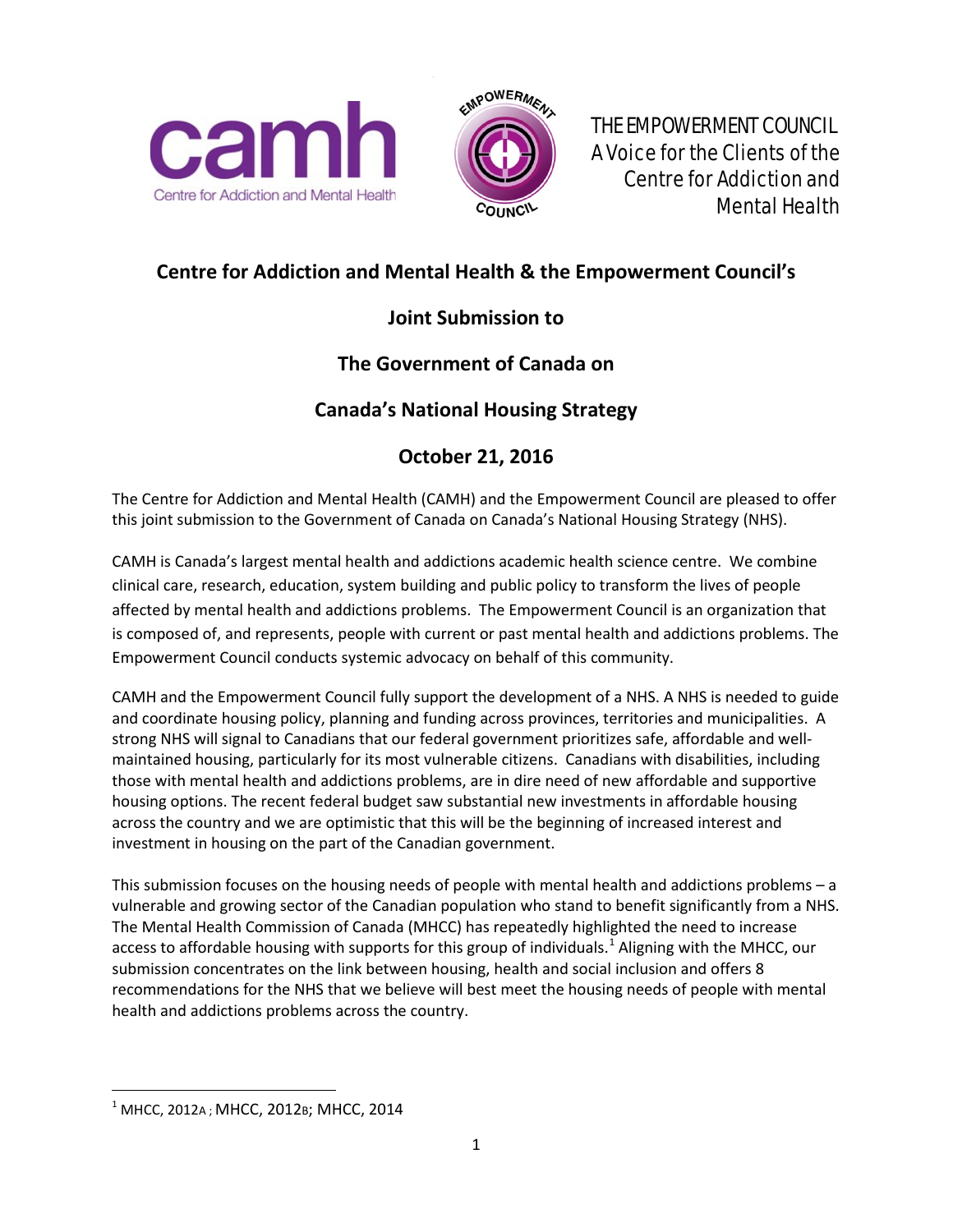#### **Housing and health**

Housing is a key social determinant of health. Safe, affordable and well-maintained housing is imperative for good physical and mental health<sup>[2](#page-1-0)</sup> and is a significant component of recovery and wellness for people with mental health and addictions problems.<sup>[3](#page-1-1)</sup> Conversely, when housing is not safe, affordable or well-maintained, people are more likely to experience negative health and wellbeing outcomes. People who live in substandard housing are more likely to have infectious diseases, chronic illnesses, respiratory infections, asthma and mental illness. $<sup>4</sup>$  $<sup>4</sup>$  $<sup>4</sup>$  Those who are homeless also have</sup> increased rates of infections, injuries and physical and mental illnesses. [5](#page-1-3) And it is not necessarily mental health and addictions problems that cause a person to become homeless, but it is homelessness – due to social or economic reasons - that is more likely to cause a person to develop mental health and addictions problems.<sup>[6](#page-1-4)</sup>

People without good housing are more likely to use the healthcare system - including hospitals<sup>[7](#page-1-5)</sup> - which costs significantly more than safe, affordable and well-maintained housing.<sup>[8](#page-1-6)</sup> Given that the average daily per diems for affordable housing (\$38.50) and supportive housing (\$65.00) are significantly less expensive than that of an acute hospital bed (\$[9](#page-1-7)17.50) or psychiatric hospital bed (\$505.50)<sup>9</sup>, it also makes good economic sense to invest in housing.

#### **Housing and inclusion**

Housing is not just fundamental for good health it is also the cornerstone of inclusive communities. When people have good quality, affordable housing that meets their needs they are more likely to engage with their communities.<sup>[10](#page-1-8)</sup> Unfortunately, people with mental health and addictions problems are over-represented among the homeless and the inadequately housed.<sup>[11](#page-1-9)</sup> These individuals are also more likely to have lower levels of education, lower incomes and are less likely to participate in the workforce.<sup>12</sup> Poverty further pushes these individuals to the margins of society.

For many people with mental health and addictions problems, having better access to sustainable, affordable and flexible housing options will assist them in re-engaging with their communities. There are other individuals with mental health and addiction problems who will need more than just a good place to live to participate fully in community life. For these individuals, mental health housing supports are crucial for social inclusion.

#### **Recommendations for the National Housing Strategy**

To improve health and promote social inclusion the NHS must address the needs of vulnerable Canadians, particularly those with mental health and addictions problems. To do so, CAMH and the Empowerment Council recommend that the NHS: focus on the link between housing and health; align with relevant government initiatives; commit to targeted funding for a range of supportive housing;

<span id="page-1-0"></span><sup>&</sup>lt;sup>2</sup> MacKay & Wellner, 2013

<span id="page-1-2"></span><span id="page-1-1"></span> $^3$  MHCC, 2012B<br> $^4$  Kreiger & Higgens, 2002; TPH, 2011

<span id="page-1-3"></span> $<sup>5</sup>$  Khandor & Mason, 2007; Gaetz, 2014<br> $<sup>6</sup>$  Johnson & Chamberlain, 2013</sup></sup>

<span id="page-1-4"></span>

<span id="page-1-5"></span><sup>7</sup> MacKay & Wellner, 2013

<span id="page-1-6"></span> $^8$  MHCC, 2012B<br>  $^9$  Ibid<br>
<sup>10</sup> CAMH, 2012

<span id="page-1-8"></span><span id="page-1-7"></span>

<span id="page-1-10"></span><span id="page-1-9"></span> $11$  MHCC, 2012 B<br> $12$  OHRC, 2015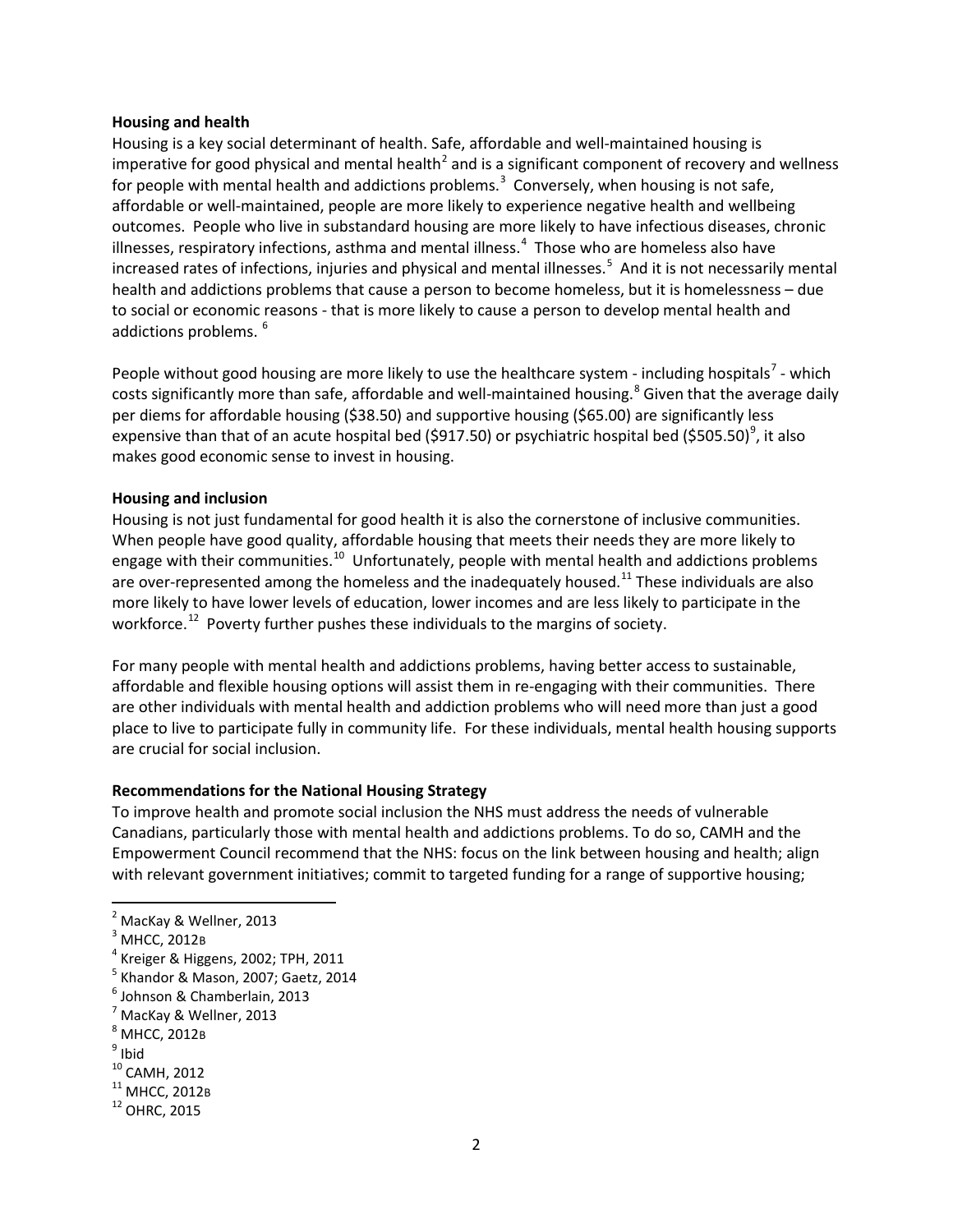expand Housing First initiatives; increase funding to repair social housing; and encourage social housing providers to better meet the needs of vulnerable residents. We also recommend better integration of federal, provincial, territorial and municipal housing policies and programs. A more coherent housing system will benefit all Canadians, including those with mental health and addictions problems.

## *Recommendation #1: The vision of the National Housing Strategy should be amended to include a statement linking housing to health. Health goals and outcomes should also be contained within the Strategy.*

The proposed vision for the NHS is that "*All Canadians have access to housing that meets their needs and they can afford. Housing is the cornerstone of building sustainable, inclusive communities and a strong Canadian economy where we can prosper and thrive".* This is a commendable vision, but misses an opportunity to highlight the crucial link between housing and health outcomes. Given the increasing demands on Canadian health care, the health benefits and costs savings of investing in safe, quality, and affordable housing should be a key message of the NHS and made explicit in its vision. People cannot achieve good mental health or recover from addiction without a place to live. Not investing in housing will cost society more in both financial and human costs. Therefore, the NHS must also be on the radar of the Health Ministry and the rest of the federal government, particularly as discussions begin on the renewal of the Health Accord.

## *Recommendation #2: The National Housing Strategy should inform and align with other relevant government policies and programs.*

While housing is one of the most fundamental social determinants of health $13$ , it should not be addressed in isolation. As noted, housing overlaps with income, education, employment, and the broader issue of poverty to impact the health of Canadians. Canadians with mental health and addictions problems are particularly vulnerable to the overlapping impact of poor housing, low income and unemployment.<sup>[14](#page-2-1)</sup> The NHS should recognize the intersection of these social determinants of health and link to other government policies and programs, such as poverty reduction, income security and accessible employment.

The NHS should also recognize the intersection of housing and human rights. Canada has ratified several international treaties that recognize the right to adequate housing, including the Universal Declaration of Human Rights, the International Covenant on Economic, Social and Cultural Rights, and the Convention on the Rights of Persons with Disabilities, yet the there is no formal commitment to the right to housing in Canadian legislation. The creation of a NHS in and of itself is a positive development in addressing the right to housing in Canada. Housing rights could be further strengthened by explicitly including a statement in the NHS that Section 7 of the Charter of Rights and Freedoms – which protects the right to life, liberty and security of the person – should be understood to include the right to adequate housing for all Canadians. Such recognition will help to address some of the housing problems experienced by people with mental health and addictions problems such as discrimination when applying for housing and requirements to comply with or refrain from religious observance in some publically funded housing programs.

<span id="page-2-0"></span> $^{13}$  Wellesley, 2010<br> $^{14}$  MHCC, 2012A

<span id="page-2-1"></span>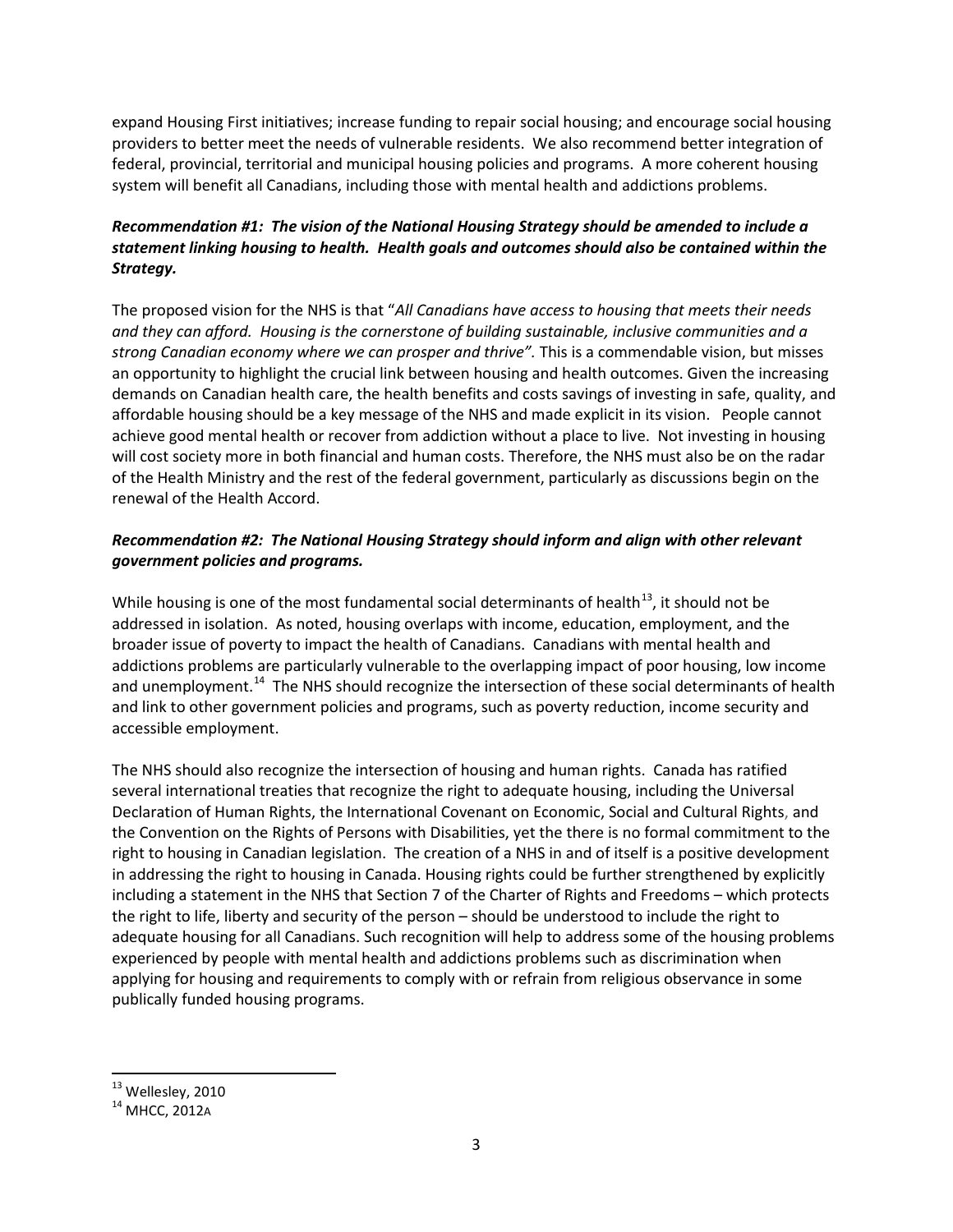### *Recommendation #3: The National Housing Strategy should commit more funding to developing affordable housing through the Investment in Affordable Housing initiative. A percentage of that funding should be reserved exclusively for new supportive housing units and rent supplements.*

Recovery-focused supportive housing improves personal, health and social outcomes for people with mental health and addictions problems<sup>15</sup>, including those with mental health problems who have long histories of hospitalizations and challenging behaviours.<sup>16</sup> Unfortunately, there is a crucial shortage of this housing across the country.

In 2012, the MHCC and CAMH predicted that 100,000 new units of supportive housing would be needed across the country over the next 10 years to just begin to address the housing needs of people with mental health and addictions problems.<sup>[17](#page-3-2)</sup> In Ontario, people with mental health and addictions problems can wait up to 6 years for one of the approximately 10,000 units of supportive housing<sup>18</sup>. In Toronto, there are over 10,000 people waiting on average 5 years for one of the city's 4400 units of mental health supportive housing.<sup>19</sup> While waiting for supportive housing, people with mental health and addictions problems end up in shelters, hospitals and jails at significant cost to municipalities, provinces and territories. [20](#page-3-5) At CAMH, 20% of our inpatients no longer need hospital services, but cannot be discharged because there is no appropriate supportive housing for them. Not only does this impede recovery and incur costs, but it also prevents others in need of mental health care from accessing our services.

To address the supportive housing shortage, the NHS must commit funding specifically for the creation of new supportive housing units and new rent supplements for supportive housing. While current affordable housing dollars through the Investment in Affordable Housing initiative may be used to develop supportive housing, there is no requirement that any or a portion of these dollars be used to do so. In consultation with stakeholders, the NHS should identify a percentage of affordable housing dollars that should be used for supportive housing.

## *Recommendation #4: The National Housing Strategy should recommend that new funding through the Investment in Affordable Housing initiative be used to develop a range of supportive housing options based on local need.*

Supportive housing is a not a one size fits all model. There are people with serious mental health problems and complex behaviours who benefit from 'high-support' housing that offers 24 hour on-site staffing and range of daily supports.<sup>[21](#page-3-6)</sup> Others benefit from 'supported housing' models where housing and support are de-linked and there is choice and control over supports and living arrangements. Individuals can maintain greater stability over time if they are able to access different levels of support as their support needs change (and not risk losing their housing if their needs do not align with specific program supports). $^{22}$  $^{22}$  $^{22}$  Some supportive housing programs hire peer support workers whose lived

<span id="page-3-1"></span><span id="page-3-0"></span><sup>&</sup>lt;sup>15</sup> Nelson et al, 1997; Nelson et al, 2010; MHCC, 2014<br>
<sup>16</sup> CAMH 2014<br>
<sup>17</sup> MHCC, 2012B<br>
<sup>18</sup> CMHA Ontario, 2008<br>
<sup>19</sup> TAP, 2016<br>
<sup>20</sup> MHCC, 2012B<br>
<sup>21</sup> Zaheer, 2014<br>
<sup>22</sup> Parkinson et al, 1999

<span id="page-3-2"></span>

<span id="page-3-3"></span>

<span id="page-3-4"></span>

<span id="page-3-5"></span>

<span id="page-3-6"></span>

<span id="page-3-7"></span>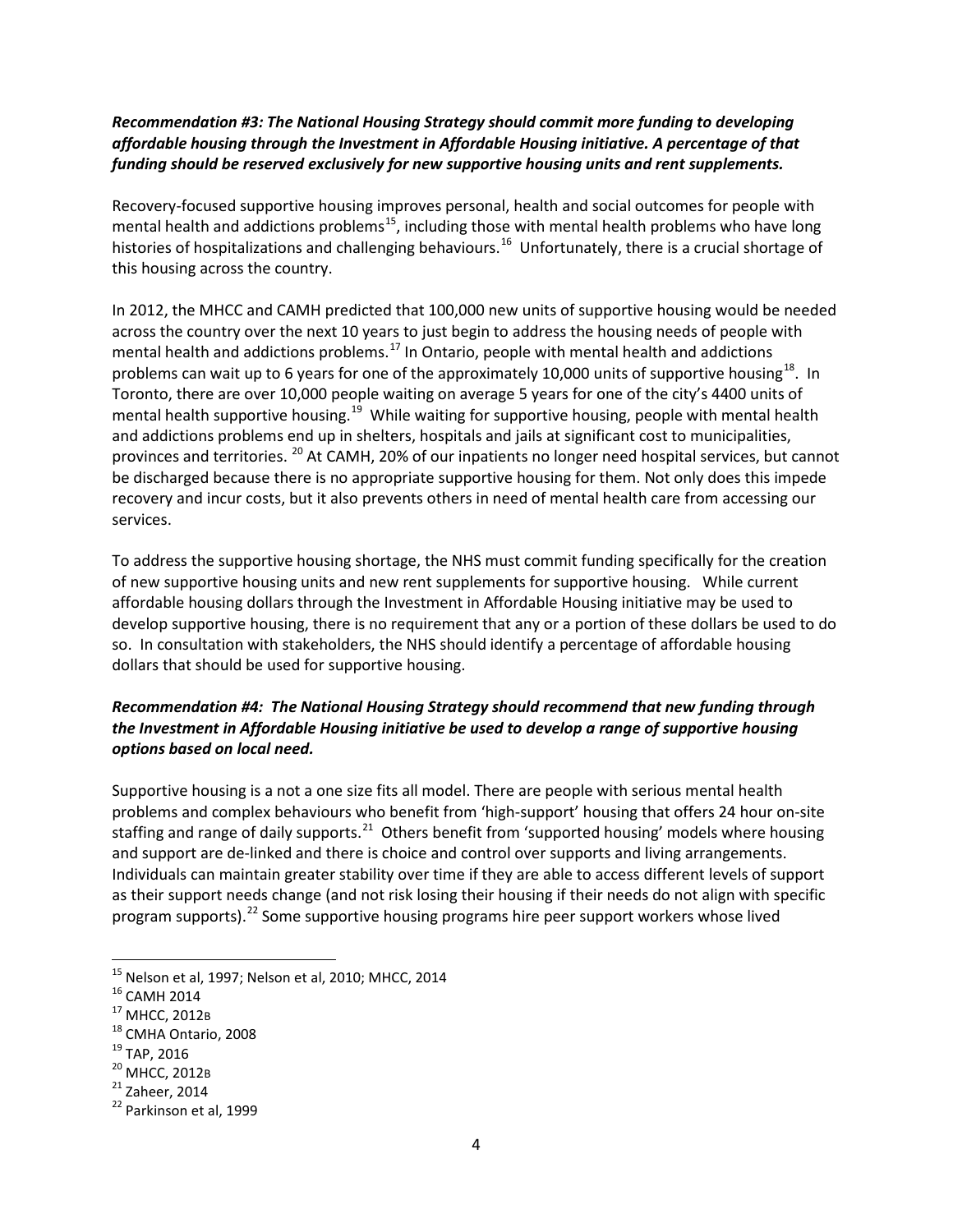experience and a shared understanding of mental health and addictions problems can greatly assist people as they re-engage with their communities.

Other people with mental health and addictions problems would benefit from supportive housing that better recognize their lived experiences. Women (particularly those with children)<sup>[23](#page-4-0)</sup>, Indigenous peoples<sup>24</sup>, and people who prefer housing with a focus on abstinence from substance use<sup>[25](#page-4-2)</sup> need housing that supports their lifestyle, culture and goals. Members of racialized communities, LGBT peoples and older adults with mental health and addictions problems also have unique housing needs that should be addressed.

As new units of supportive housing are created, it will be crucial to ensure that a range of options are available to meet people's unique and evolving needs. The NHS should provide guidance and recommendations on the variety of supportive housing that is needed across the country. The NHS could also advocate for more mental health and addiction funding within the renewed Health Accord to provide the housing supports that many people require.

#### *Recommendation #5: The National Housing Strategy should commit more funding for Housing First Initiatives through the Homelessness Partnering Strategy. Housing First Initiatives should use an expanded definition of homelessness as part of their inclusion criteria.*

'Housing First' is an evidence-based housing and support model that has proven to be a successful and cost-effective strategy for housing people with mental health and addictions problems who are homeless.<sup>26</sup> The recent federal budget pledged \$111.8 million over two years for homelessness initiatives, including Housing First projects allowing current residents to maintain their housing. But there are many more people with mental health and addictions problems who are homeless and could benefit from the opportunity to live in Housing First settings<sup>[27](#page-4-4)</sup>. This includes people who do not meet a strict definition of homeless. The majority of Canadians housed through the At Home/Chez Soi Housing First initiatives were living in shelters or on the streets<sup>[28](#page-4-5)</sup> however homelessness can and should include those who are at risk of homelessness, the hidden homeless and those transitioning from government institutions with no fixed address. [29](#page-4-6) 

Given the success of Housing First and the growing number of Canadians with mental health and addictions problems who are homeless, the NHS should commit to increased funding for these initiatives. The NHS should also recommend that Housing First initiatives expand their inclusion criteria so that those who are at risk of homelessness, the hidden homeless and those transitioning from government institutions with no fixed address also have the opportunity to benefit from these initiatives.

- <span id="page-4-2"></span>
- <span id="page-4-3"></span>
- <span id="page-4-4"></span>
- <span id="page-4-5"></span>

<span id="page-4-1"></span><span id="page-4-0"></span><sup>&</sup>lt;sup>23</sup> Kidd et al, 2013<br><sup>24</sup> MHCC, 2012B<br><sup>25</sup> Pleace, 2011<br><sup>26</sup> MHCC, 2014<br><sup>27</sup> MHCC, 2012B<br><sup>28</sup> MHCC, 2014<br><sup>29</sup> MMAH, 2015

<span id="page-4-6"></span>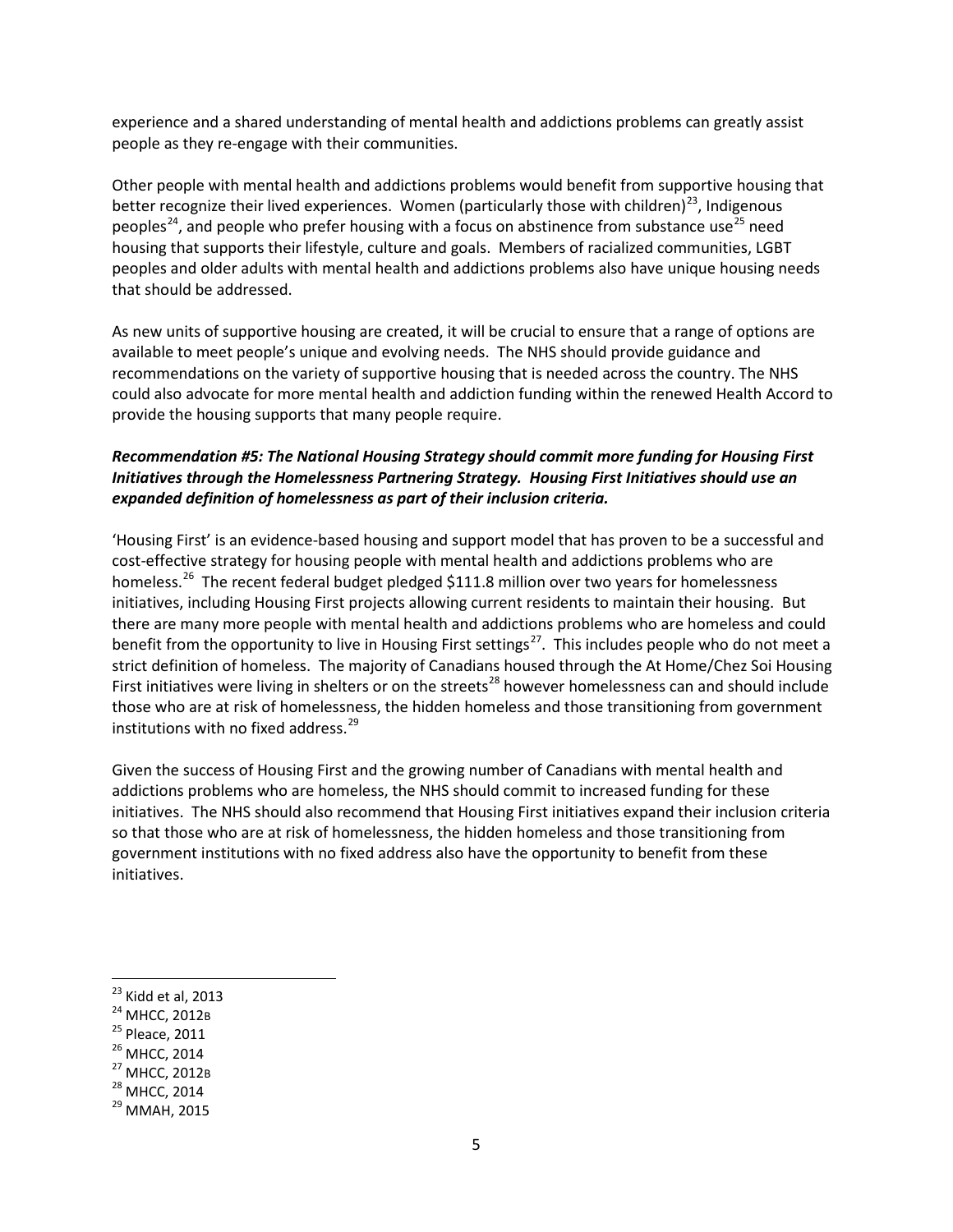### **Recommendation #6:** *The National Housing Strategy should commit more Social Infrastructure funding for social housing retrofit and repair.*

An increasing number people with mental health and addiction problems are living in social housing<sup>[30](#page-5-0)</sup> where rent-geared-to-income units make living more affordable. Unfortunately, much of the social housing stock is deteriorating and a lack of upkeep and maintenance is negatively impacting people's physical and mental health.<sup>[31](#page-5-1)</sup> The 2016 Federal Budget committed \$574 million over the next 2 years for retrofit and repairs of social housing across the country, but this investment falls short of what is actually needed. Toronto alone requires a matched federal investment of \$864 million over the next 10 years to address the backlog of repairs in the city's social housing sector.<sup>[32](#page-5-2)</sup> Without this investment, 90% of Toronto Community Housing (TCH) buildings will fail to meet basic living standards by 2023.<sup>[33](#page-5-3)</sup> The NHS should address this impending crisis by committing increased and sustained Social Infrastructure funding to social housing retrofit and repair, including matched funding for TCH.

The NHS should also commit more Social Infrastructure funding to modify existing housing to accommodate people with disabilities. Structural changes, such as improving sound insulation between units, can assist people with mental health and addictions problems to maintain their housing.

## *Recommendation #7: The National Housing Strategy should recommend that social housing providers collaborate with other services to better meet the needs of tenants with mental health and addictions problems.*

Social housing was initially designed for people who can live independently without formal support services. Now, there are a growing number of vulnerable tenants, including people with mental health and addictions problems whose unmet support needs are putting their tenancies in jeopardy.  $34$  To address this issue in Toronto, TCH has collaborated with local partners to focus on the unmet support needs of people with mental health and addictions problems in their most troubled buildings. These pilot projects brought primary care and social service providers together on-site to offer a range of services to tenants. Initial reports indicate that tenants with mental health and addictions problems are improving and the building communities are stabilizing. This type of intervention, however, will not meet the needs of some residents who need more individualized and intensive supports. Partnerships between social housing providers and mental health agencies could help connect these individuals to case management services.

The needs of social housing tenants are changing and social housing must evolve to better address these needs and promote inclusion and well-being. The NHS should highlight the needs of vulnerable social housing tenants, including those with mental health and addiction problems, and recommend better collaboration between social housing, local services and the mental health system to help these individuals maintain their housing. Again, emphasizing the need for more mental health and addiction funding within the renewed Health Accord to provide housing supports would be beneficial.

<span id="page-5-1"></span><span id="page-5-0"></span><sup>&</sup>lt;sup>30</sup> TCH, 2013; ONPHA, 2013<br><sup>31</sup> MHCC, 2012B; OHRC, 2012<br><sup>32</sup> CCEA, 2015<br><sup>33</sup> Ibid<br><sup>34</sup> ONPHA, 2013

<span id="page-5-2"></span>

<span id="page-5-3"></span>

<span id="page-5-4"></span>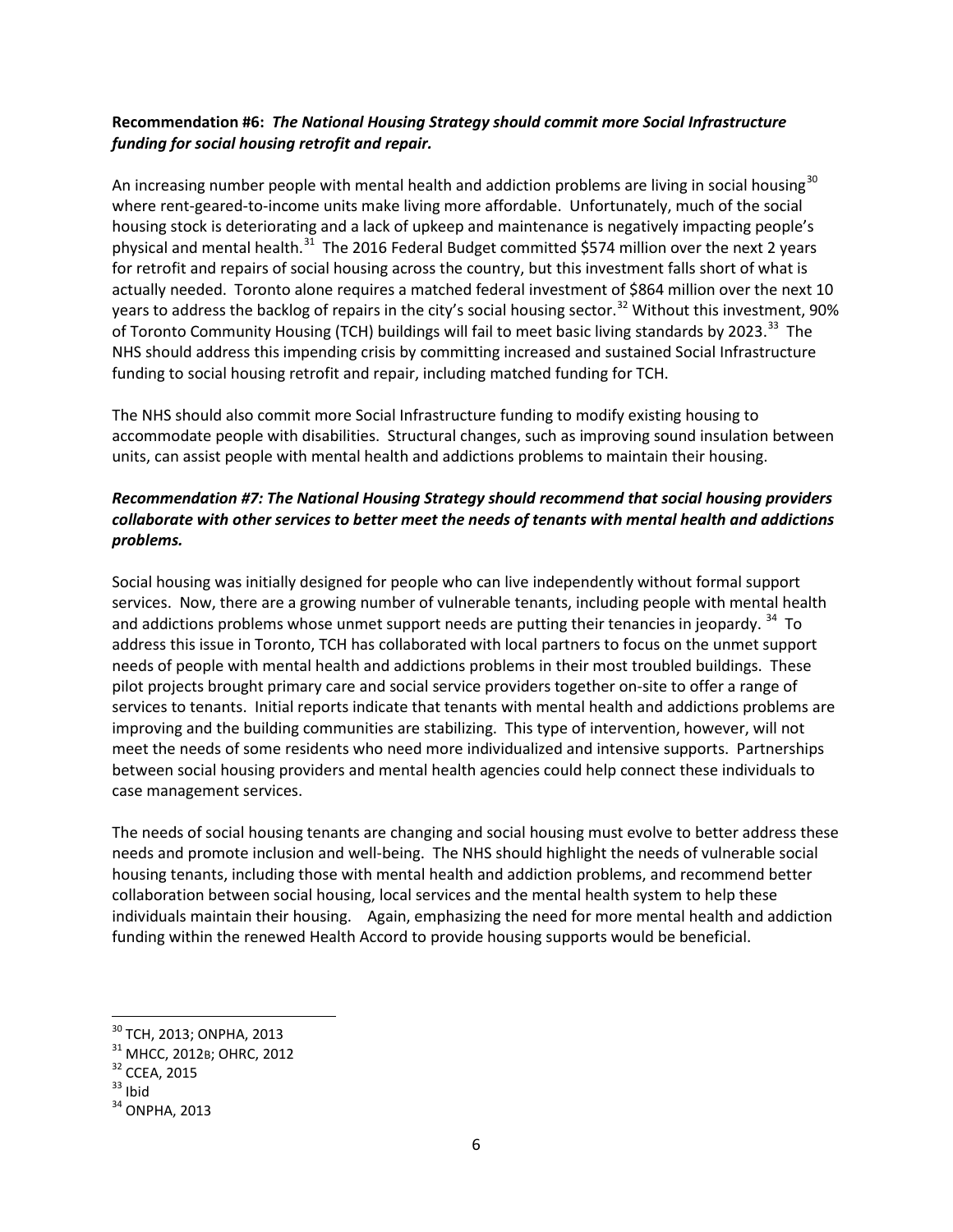#### *Recommendation #8: The National Housing Strategy should enhance the capacity of the Canadian Mortgage and Housing Corporation to integrate, guide and support Canada's housing system. CMHC's mandate should include supportive and social housing.*

Affordable and supportive housing in Canada has typically been developed by provinces, territories and municipalities in isolation. There is a disconnection between policy-makers, funders, housing providers and service providers making it extremely difficult to develop a cohesive housing system.<sup>35</sup> It also makes it difficult to establish measurement and accountability mechanisms.<sup>[36](#page-6-1)</sup> A NHS is a good first step in providing an overall vision, direction and funding to provinces, territories and municipalities to align their policies and programs, but the Canadian's housing system would also benefit from ongoing guidance and support. Housing system players would benefit from sharing and receiving information on innovative housing programs across the country. Research and evaluation would also help to develop evidence-based Canadian approaches to affordable and supportive housing.

To better align Canada's housing policies and programs, the NHS should enhance the capacity and expand the mandate of CMHC to lead the development of a more integrated housing system. CMHC should be responsible for providing guidance and support to provinces, territories and municipalities through data collection, analysis and dissemination as well as research and evaluation. Funding coordination will also be crucial. Supportive housing and social housing should be added to CMHC's mandate and should be a key focus of integration strategies.

#### **Final Thoughts**

Safe, affordable and well-maintained housing is imperative for health and social inclusion. Supportive housing is crucial for recovery for people with mental health and addictions problems. We know that the federal government, through the NHS, is committed to ensuring that all Canadians have access to housing that meets their needs and that they can afford. CAMH and Empowerment Council believe that our recommendations will assist in achieving that goal.

#### **For more information on this submission, please contact:**

Roslyn Shields **Jennifer Chambers** Jennifer Chambers Senior Policy Analyst **Executive Director** CAMH Empowerment Council

[roslyn.shields@camh.ca](mailto:roslyn.shields@camh.ca) [jennifer.chambers@camh.ca](mailto:jennifer.chambers@camh.ca)

<span id="page-6-1"></span>

<span id="page-6-0"></span> $^{\rm 35}$  MHCC, 2012<code>B</code><br> $^{\rm 36}$  OHPHA, 2013; Trillo & Armstrong (2013)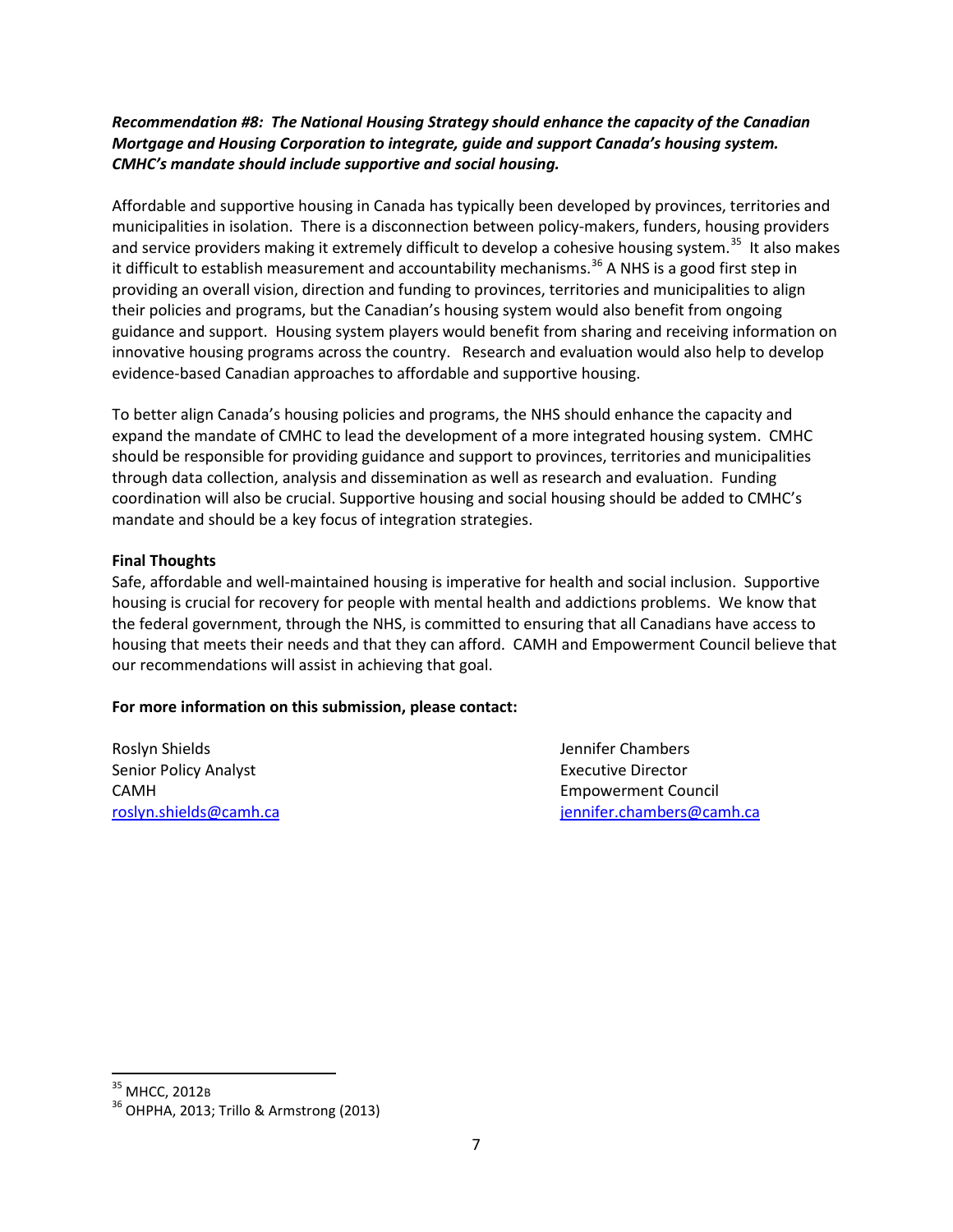#### **References**

Canadian Centre for Economic Analysis (CCEA). (2015). *Socio-Economic Analysis: Value of Toronto Community Housing's 10-year Capital Investment Plan and Revitalization.* Retrieved from: <http://www.toronto.ca/legdocs/mmis/2015/ah/bgrd/backgroundfile-79525.pdf>

Canadian Mental Health Association – Ontario (CMHA Ontario). (2008). *Housing and Mental Illness.*  Retrieved from: [http://ontario.cmha.ca/public\\_policy/housing-and-mental-illness/#.WDMlLqm-2M5](http://ontario.cmha.ca/public_policy/housing-and-mental-illness/#.WDMlLqm-2M5)

- Centre for Addiction and Mental Health (CAMH). (2012). *Road to recovery: Client experiences in supportive housing.* Retrieved from: http://www.camh.ca/en/hospital/about\_camh/influencing\_public\_policy/Documents/Road\_to Recovery-Client Experiences in Supportive Housing.pdf
- Centre for Addiction and Mental Health (CAMH). (2014). *Housing Policy Framework.* Retrieved from: [http://www.camh.ca/en/hospital/about\\_camh/influencing\\_public\\_policy/Documents/HousingP](http://www.camh.ca/en/hospital/about_camh/influencing_public_policy/Documents/HousingPolicyFramework_FINAL2014.pdf) [olicyFramework\\_FINAL2014.pdf](http://www.camh.ca/en/hospital/about_camh/influencing_public_policy/Documents/HousingPolicyFramework_FINAL2014.pdf)
- Johnson, G. & Chamberlain, C. (2013). Pathways into adult homelessness. *Journal of Sociology, 49(1),*  60-77.
- Khandor, E. & Mason, K. (2007). *The Street Health Report 2007.* Toronto: Street Health. Retrieved from:<http://www.streethealth.ca/downloads/the-street-health-report-2007.pdf>
- Kidd, S.A., Gursharan, V., Krupa, T., Burnham, D., Hemingway, D., Margolin, I., Patterson, M. & Zabkiewicz, D. (2013). The role of gender in housing for individuals with severe mental illness: a qualitative study of the Canadian service context. *BMJ Open, 3(e002914).*
- Krieger, J. & Higgins, D.L. (2002). Housing and health: Time again for public health action. *American Journal of Public Health, 92(5),* 758-768.
- Gaetz, S. (2014). Coming of Age: Reimagining the Response to Youth Homelessness in Canada. Toronto: The Canadian Homelessness Research Network Press. Retrieved from: [http://www.homelesshub.ca/sites/default/files/ComingOfAgeHH\\_0.pdf](http://www.homelesshub.ca/sites/default/files/ComingOfAgeHH_0.pdf)
- MacKay, K. & Wellner, J. (2013). Housing and health: OMA calls for urgent government action, housingsupportive policies to improve health outcomes of vulnerable populations. *Ontario Medical Review, 80(7),* 10-12.
- Mental Health Commission of Canada (MHCC). (2012A). *Changing Directions, changing Lives: The mental health strategy for Canada*. Retrieved from: <http://strategy.mentalhealthcommission.ca/pdf/strategy-images-en.pdf>
- Mental Health Commission of Canada (MHCC). (2012B). *Turning the key. Assessing housing and related supports for persons living with mental health problems and illnesses.*  Retrieved from: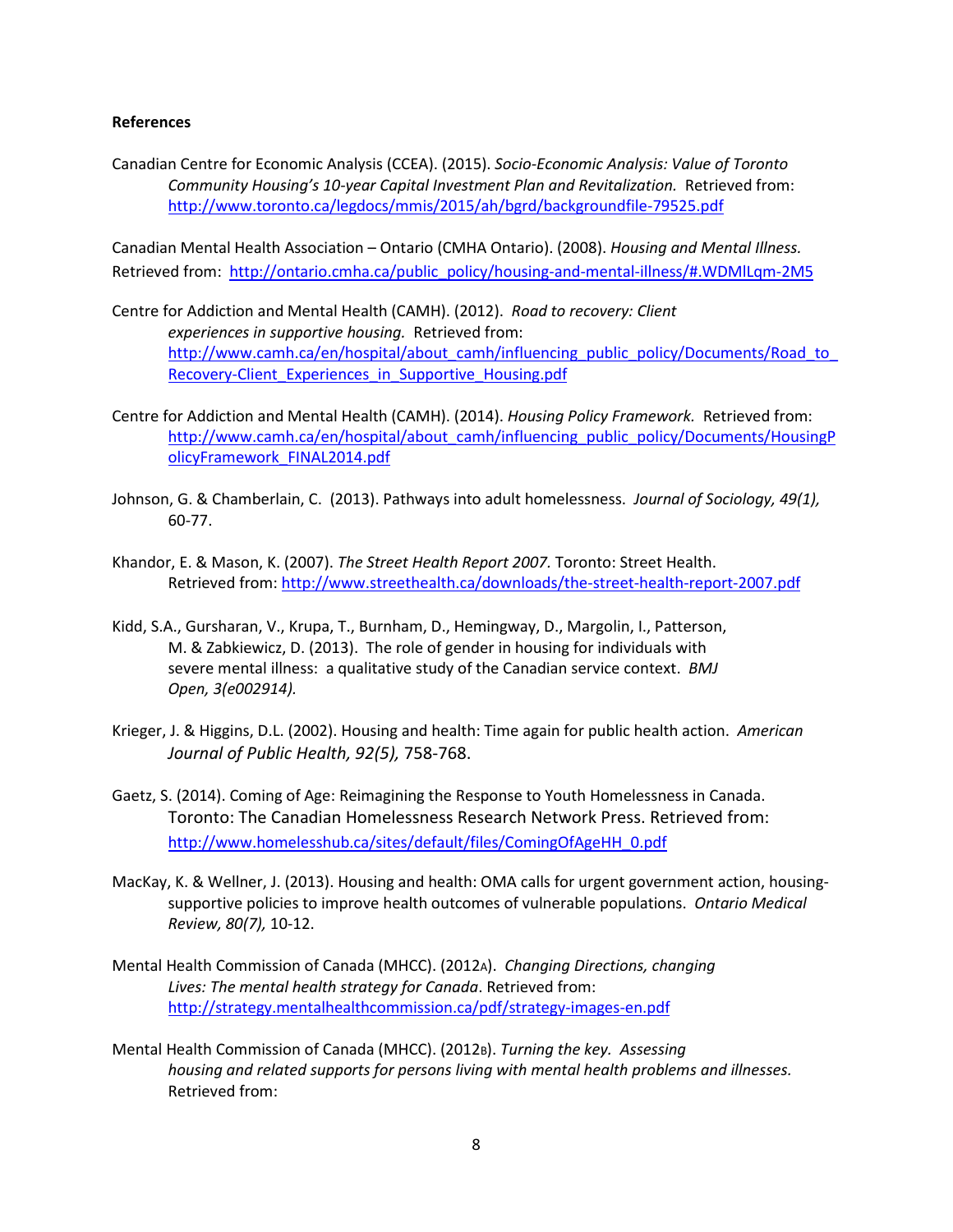[http://www.mentalhealthcommission.ca/sites/default/files/PrimaryCare\\_Turning\\_the\\_Key\\_Su](http://www.mentalhealthcommission.ca/sites/default/files/PrimaryCare_Turning_the_Key_Summary_ENG_0_1.pdf) mmary ENG 0 1.pdf

- Mental Health Commission of Canada (MHCC). (2014). *National Final Report: Cross-Site At Home/ Chez Soi Project.* Retrieved from: [http://www.mentalhealthcommission.ca/sites/default/files/mhcc\\_at\\_home\\_report\\_national\\_cr](http://www.mentalhealthcommission.ca/sites/default/files/mhcc_at_home_report_national_cross-site_eng_2_0.pdf) [oss-site\\_eng\\_2\\_0.pdf](http://www.mentalhealthcommission.ca/sites/default/files/mhcc_at_home_report_national_cross-site_eng_2_0.pdf)
- Ministry of Municipal Affairs and Housing (MMAH). (2015). *A place to call home. Report of the Expert Advisory Panel on Homelessness.* Retrieved from: <http://www.mah.gov.on.ca/AssetFactory.aspx?did=11038>
- Nelson, G., Hall, G.B. & Walsh-Bowers, R. (1997). A comparative evaluation of supportive apartments, group homes, and board and care homes for psychiatric consumer/survivors. *Journal of Community Psychology, 25(2),* 167-188.
- Nelson, G., Aubry, T. & Hutchison, J. (2010). Housing and mental health. International Encyclopedia of Rehabilitation. Buffalo, NY: Center for International Rehabilitation Research Information and Exchange.
- Ontario Human Rights Commission (OHRC) (2012). *Minds that Matter: Report on the consultation on human rights, mental health and addictions.* Retrieved from: [http://www.ohrc.on.ca/sites/default/files/Minds%20that%20matter\\_Report%20on%20the%20c](http://www.ohrc.on.ca/sites/default/files/Minds%20that%20matter_Report%20on%20the%20consultation%20on%20human%20rights%2C%20mental%20health%20and%20addictions.pdf) [onsultation%20on%20human%20rights%2C%20mental%20health%20and%20addictions.pdf](http://www.ohrc.on.ca/sites/default/files/Minds%20that%20matter_Report%20on%20the%20consultation%20on%20human%20rights%2C%20mental%20health%20and%20addictions.pdf)
- Ontario Human Rights Commission (OHRC). (2015). *By the numbers: A statistical profile of people with mental health and addiction disabilities in Ontario.* Retrieved from: [http://www.ohrc.on.ca/en/numbers-statistical-profile-people-mental-health-and-addiction](http://www.ohrc.on.ca/en/numbers-statistical-profile-people-mental-health-and-addiction-disabilities-ontario)[disabilities-ontario](http://www.ohrc.on.ca/en/numbers-statistical-profile-people-mental-health-and-addiction-disabilities-ontario)
- Ontario Non-Profit Housing Association (ONPHA). (2013). *focusON: LHINs and the housing system.* Retrieved from: [http://www.onpha.on.ca/onpha/Content/PolicyAndResearch/focusONs/LHINs\\_and\\_the\\_housin](http://www.onpha.on.ca/onpha/Content/PolicyAndResearch/focusONs/LHINs_and_the_housing_system.aspx) [g\\_system.aspx](http://www.onpha.on.ca/onpha/Content/PolicyAndResearch/focusONs/LHINs_and_the_housing_system.aspx)
- Parkinson, S., Nelson, G. & Horgan, S. (1999). From housing to homes: A review of the literature on housing approaches for psychiatric consumer/survivors. *Canadian Journal of Community Mental Health, 18(1),* 145-164.
- Pleace, N. (2011). The ambiguities, limits and risks of Housing First from a European Perspective. *European Journal of Homelessness, 5(2),* 113-127.
- The Access Point. (TAP). (2016). *The Access Point: Our Data July 2013-March 2016.* Retrieved from[: http://theaccesspoint.ca/wp-content/uploads/2016/06/TAP-data-2013-2016](http://theaccesspoint.ca/wp-content/uploads/2016/06/TAP-data-2013-2016-updated.pdf) [updated.pdf](http://theaccesspoint.ca/wp-content/uploads/2016/06/TAP-data-2013-2016-updated.pdf)